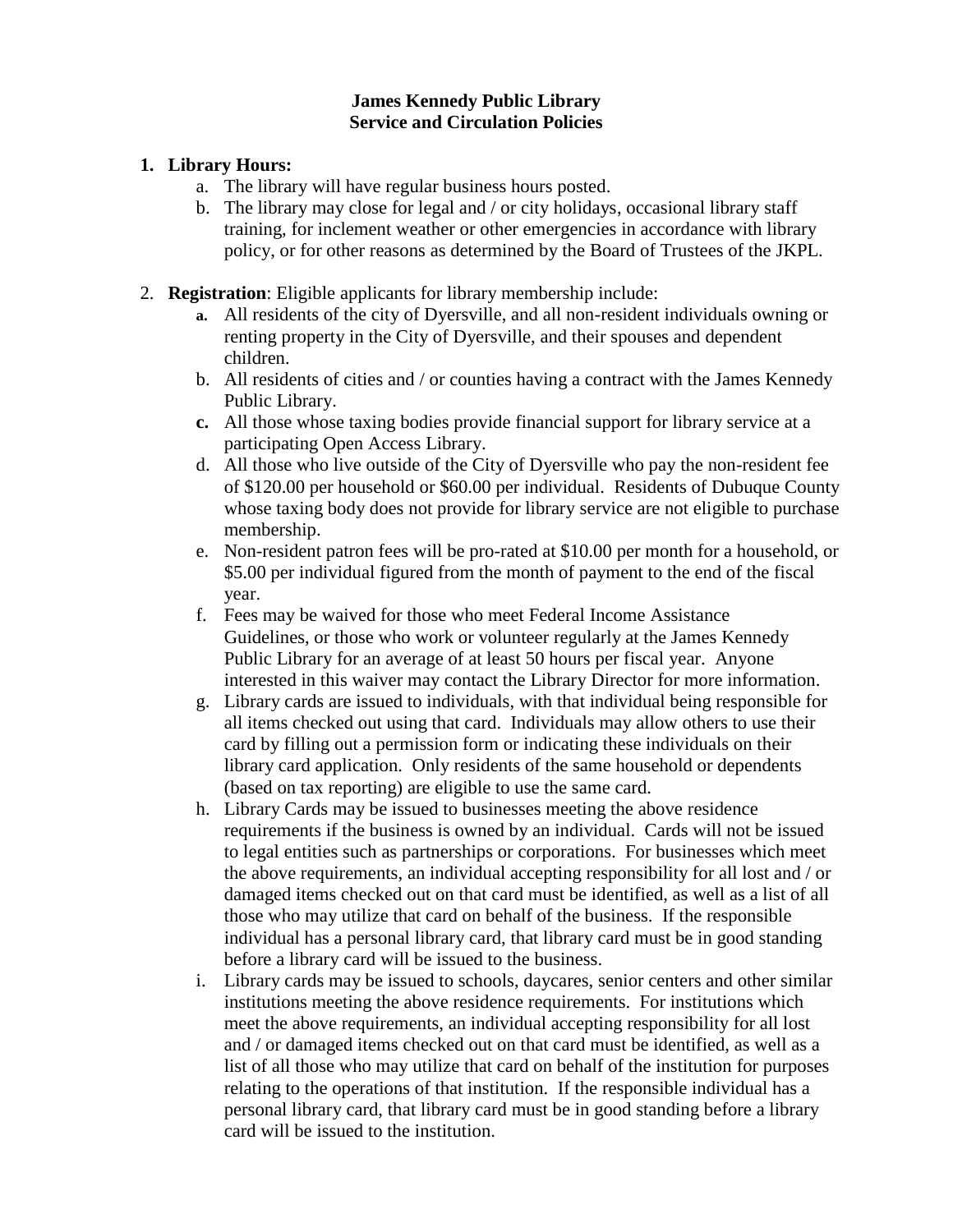- j. Individuals of all ages who fit the above requirements are eligible for a library card. Signature of either parent or guardian is required on applications for persons under age 12. Responsibility for a minor child's selection and return of materials, and any fees or charges on the child's card, is held by the parent or guardian of the child.
- k. Older children not accompanied by a parent need to provide full name, address, phone number, and date of birth OR have photo identification (like that issued at school or driver's permit / license) and address verification when applying for a card. Adults should provide photo identification and address verification when applying for a card for themselves or their younger child. Photo identification may be a driver's license, passport, or other form of identification that verifies who an individual is. Address verification may be a lease, rental agreement, utility bill, recent piece of postmarked mail that is addressed to the individual applying for a library card, etc. Upon request, the library may send a postcard to the applicant to serve as the address verification.

## 3. **Lending policies:**

- a. All basic library services are free to all eligible patrons. Basic library services are defined as:
	- i. Use of the library collection while within the facility.
	- ii. Checking out of materials physically located within the library facility, unless those materials are restricted to full-service patrons (for example, specialty items in Library of Things may only be checked out by fullservice patrons).
- b. Dyersville City Residents, residents of cities contracting with the Public Libraries of Dubuque County Agency or those contracting directly with the James Kennedy Public Library for service, and those who purchase memberships are eligible for full services. Full services are defined as:
	- i. Full use of the library collection, including electronic collections, services, and databases
	- ii. Interlibrary Loan Services
	- iii. Free Hold and Reserve Services
	- iv. Free Computer Use
	- v. Unlimited checkouts (unless other restrictions are placed by format and / or library administration.)
	- vi. Participation in the Adventure Pass program or any other similar programs
- c. Each patron is responsible for items checked out on his or her library card.
- d. New cardholders are limited to having a total of five (5) items on loan at a time, for a three-month period. After three months, if the new account is in good standing, the restrictions are removed and the cardholder will be considered a regular cardholder. If the new account is not in good standing at the end of the three-month period, this restricted status will continue for another three months. At the end of the second three months, the account will be reviewed by the library administration to determine eligibility for regular cardholder status. Exceptions to these restrictions will be considered by the library administration on a case by case basis.
- e. Patrons may be limited in the number of items they may have checked out at a time at the discretion of library administration if they consistently have overdue materials.